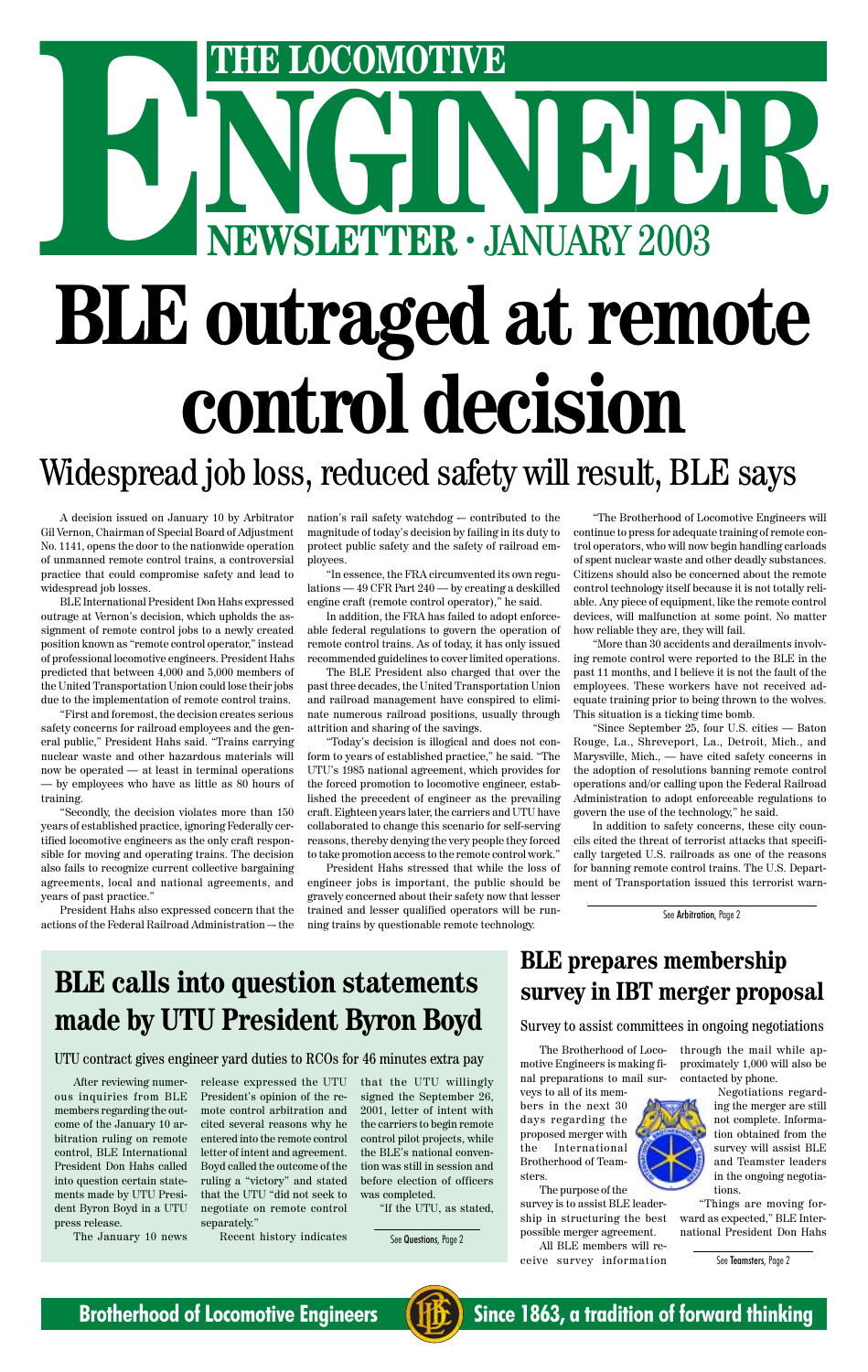# **BLE NEWS**

ing to U.S. railroads on October 22. Several other cities are considering similar measures.

"It is my belief that in order to ensure safety, each remote control assignment should have at least one federally certified locomotive engineer as a member of the crew."

President Hahs said today's ruling marked a sad day for railroad operating employees.

"The bottom line is that the biggest losers, unfortunately, are the very members both organizations represent," he said. "The BLE and UTU will lose one job on every assignment — period — for payment of one hour and 32 minutes. There are no winners today as far as operating crews are concerned. The winners are rail management and the manufacturers of remote control devices."

President Hahs will promptly set up urgent meetings with the FRA and the National Carriers Conference Committee to press for resolution of BLE's safety concerns and other issues regarding this matter.

A copy of the January 10 ruling is available on the BLE website at: http://www.ble.org/ pr/pdf/rco011003.pdf

For a list of recent remote control accidents and othe rinformation, please see: http:/ /www.ble.org/remotecontrol. •

really believed it was important to negotiate together on the issue of remote control, then it appears to BLE that they should have waited at least a few more days to give the newly elected BLE officers an opportunity to participate in remote control negotiations," President Hahs said.

"As you should remember, final resolution of the BLE vote on the UTU merger was still pending on Sept. 26, 2001. We are of the opinion that UTU's zeal to grab the letter of intent was meant to be used to put pressure on BLE membership to merge or be left out of remote control negotiations.

"We believe it was their intent to grab jobs and force the merger instead of the noble ideals presented in their January 10 news release," he said.

President Hahs also disagreed with Boyd's opinion that the January 10 ruling supported the UTU's attempt to force the single craft issue before the National Mediation Board.

The Unit of the Strengthened the BLE's position that **"Rail operating employees are paying a high price with their jobs and only receive a small part of the savings... The UTU members who don't lose their jobs to remote control will be given massively increased workloads and responsibilities for only 46 minutes of extra pay."**

On January 16, BLE President Don Hahs filed his dissent to Chairman Gil Vernon's decision in the remote control arbitration case, Special Board of Adjustment No. 1141.

"We believe the arbitrator's ruling strengthened the BLE's position that distinct and separate operating crafts exist in the railroad industry," President Hahs said. "The arbitrator provided a clear explanation of the distinct differences separating the locomotive engineer craft and the groundman crafts. In fact, the neutral appears to describe the remote control operator, or RCO, as a new craft that is distinct and separate from the locomotive engineer craft."

President Hahs also called into question Boyd's description of the arbitration as a "victory."

"As stated in the BLE's initial press release of January 10, there are no winners on the side of labor," he concluded. "Rail operating employees are paying a high price with their jobs and only receive a small part of the savings to carriers. The UTU members who don't lose their jobs to remote control will be given massively increased workloads and responsibilities for only 46 minutes of extra pay. After a short two year or

so pay back to purchase the remote equipment, carriers will receive nearly 90 percent of the savings as corporate profits. It makes you wonder where are the UTU representatives who negotiated crew consist productivity funds and up front payments in the last round of operating job cuts?

"The remote control ruling may go down in infamy, just like the UTU's 1985 'Halloween Agreement.' Eighteen years later, operating employees still have not recovered from the devastating effects of the UTU's Halloween Agreement. I

shudder to think how many operating jobs will be lost 18 years after Friday's remote control ruling.

"The members of both organizations are sick and tired of the UTU leadership's spin on issues they create for their self-preservation that ultimately have a negative impact on workers.

The UTU has hardworking and honorable members who we hope will see through the spin and realize they will end up being the primary casualties of the remote control agreement."

# **BLE President, members question UTU statements**

## **Questions**

— BLE International President Don Hahs

### **Arbitrator gives remote control to UTU; job losses to follow**

#### Arbitration Continued from Page 1

#### Teamsters Continued from Page 1

# **BLE, Teamsters continue talks**

Vernon was the "neutral" member of the fourmember Board, which also included President Hahs, NCCC Chairman Robert Allen and UTU President Byron Boyd.

The NCCC's Allen and the UTU's Boyd voted in favor of Vernon's decision. President Hahs' dissent made the final vote 3-1.

Hahs's dissent stated that the Chairman's decision was an "aberration" that was "fundamentally flawed."

"The carriers' common agreements with BLE have always been applied to require an engineer on every locomotive that moves cars and freight and to require the carriers to assign the operation of locomotives, regardless of the means of control, to locomotive engineers," President Hahs wrote. "As far back as 1944, the carriers and BLE expressed their

understanding in the so-called 'Diesel Agreements' that a locomotive consist could be operated from one cab by one engineer with one set of controls and that the 'duties and responsibilities of engineers' regardless of the size of a consist 'will not be assigned to others.' The operation of locomotives to move cars and freight is what those 'duties and responsibilities' have always been."

President Hahs also disputed Vernon's opinion that a computer or microprocessor had replaced or eliminated the duties of the engineer.

"This is not a situation where an employee's work has been eliminated by technology," President Hahs wrote. "The Board has mistakenly compared this situation to advances in radio telemetry and data input. This is a case where the carrier, under the guise of technological advancement, has assigned the actual duties and responsibilities of one craft to another."

President Hahs also said he was "appalled" at Vernon's dismissal of the many local agreements that were presented by BLE General Committees of Adjustment during the November 18 and 19 hearings.

Many of these local agreements were "manning" agreements stipulating that at least one locomotive engineer must be assigned to all train movements. In BLE's opinion, these agreements proved that the assignment of remote control work to other than engineers was a violation of the Brotherhood's collective bargaining agreements.

"Both BLE and the carriers made extensive filings on these issues and representatives of the General Committees of Adjustment orally argued their respective positions before the Board," President Hahs concluded. "For the Board to dismiss them (which the Board should not have done in any event) with a checklist of reasons, not even identifying the specific basis for which any agreement provision is being rejected, is both disgraceful and a disservice to the parties."

A copy of President Hahs' dissent is on the BLE website at: http://www.ble.org/pr/pdf/dissent.pdf •

## **BLE files dissenting opinion in remote control arbitration**

said. "Working with the Teamsters is a rewarding experience, and the BLE has already benefitted from the use of its magnanimous resources — legal, governmental affairs, organizing, research and strategic planning."

The Finance committee as well as the Constitution & Bylaws committee have meetings scheduled for the week of January 20. The Legislative Committee met the week of January 13, "and their work is almost concluded," President Hahs said.

President Hahs said that all members of the joint IBT-BLE committees are completely dedicated to reaching an agreement that is 100 percent supported by everyone on the negotiating teams.

"The difficulty in putting together a package like this is that it takes time," President Hahs said. "Each and every individual member of the joint committees is devoted to making sure we secure the best possible deal for our members, who will have the final say on whether or not we merge with the Teamsters."

President Hahs could not speak to the specifics of the negotiations, but said the BLE is looking to obtain an agreement that protects BLE autonomy

while allowing BLE to take advantage of the Teamsters' resources.

As the meetings are still in the drafting stage, the Chairmen of the Subcommittees agreed that all content of discussion should remain confidential.

"Negotiations are not complete," President Hahs said. "It would be inappropriate and unprofessional to report details of our negotiations until completed."

Once final documents are approved in accordance with Section 1 (e) of the BLE Constitution & Bylaws, they will be distributed to BLE members for ratification.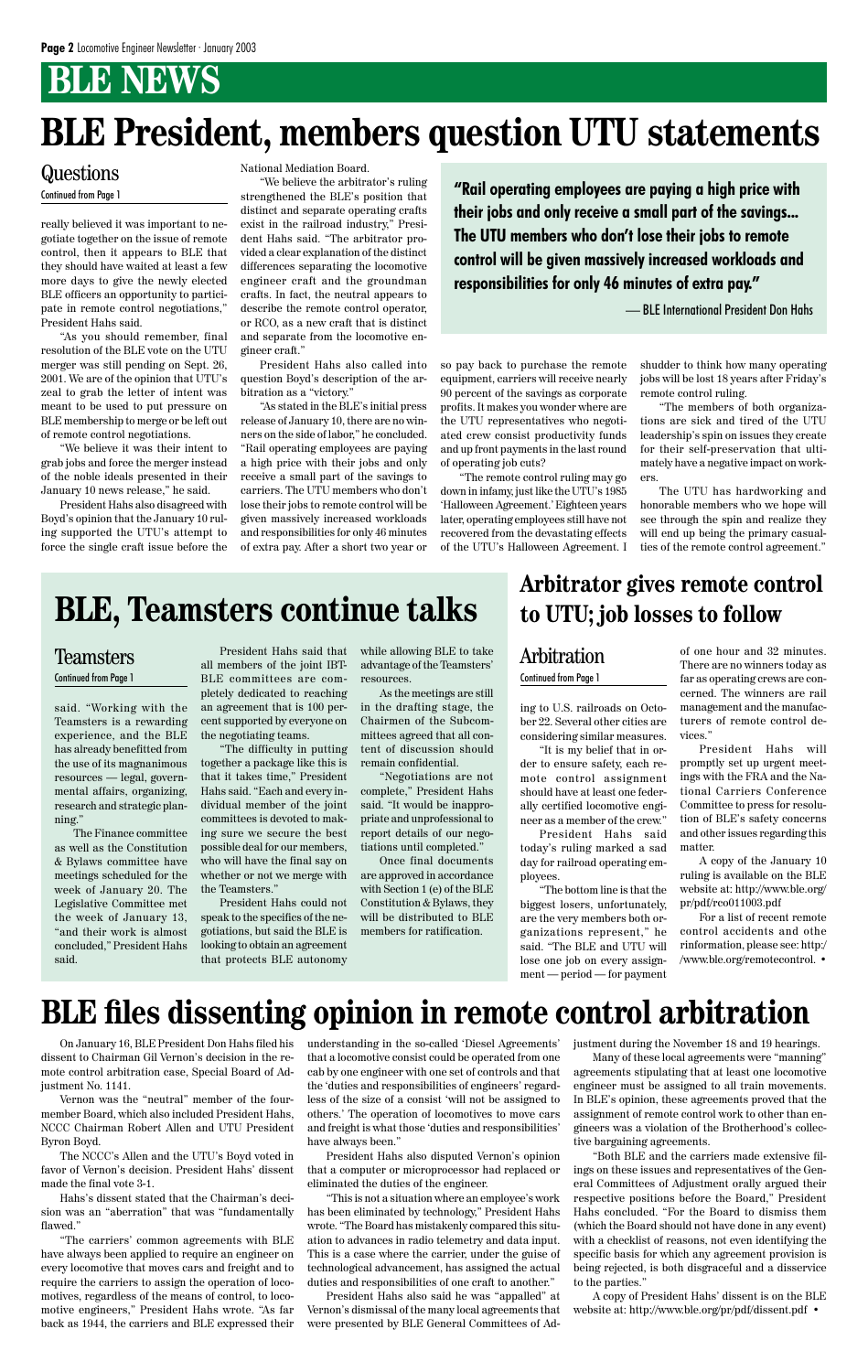# **BENEWS**

# **Shreveport bans remote control**

The city of Shreveport, La., became the third city in the United States to adopt legislation banning the use of remote control locomotives after a resolution passed by its City Council became effective on November 26.

The Shreveport City Council's resolution is similar to remote control locomotive safety measures already adopted in Baton Rouge, La., and Detroit, Mich. Other U.S. cities — including Greenup, Ky. — are also considering similar public safety regulations.

On December 2, the city of Marysville, Mich., adopted a resolution which did not ban remote control trains, but asked the Federal Railroad Administration to adopt enforceable regulations governing their operation (see article below for more details).

The Shreveport City Council adopted a resolution on November 12 — that became effective November 26 — outlawing the operation of remote control locomotives until certain safety considerations are met.

The Shreveport City Council resolved that those safety considerations are:

• Any railroad operating a remote control locomotive must notify the Office of Mayor before implementing such operations.

• Remote control locomotives cannot be used to transport hazardous materials, switch cars containing hazardous materials, or switch other cars on or near tracks occupied by hazardous materials.

• Remote control locomo-

tives cannot by operated over a public or private highway rail crossing without a person occupying the cab of the locomotive who has the required skills to stop the locomotive and its attached equipment.

• A railroad must provide effective and reliable protection at the point of movement in any location accessible to the general public for any remote control operation.

The resolution also asks the FRA to pass comprehensive and enforceable regulations governing the operation of remote control locomotives.

Michael F. O'Brien, Chairman of the Louisiana State Legislative Board, played a major role in passage of remote control safety legislation in Baton Rouge and Shreveport. He recognized the assistance of: BLE General Chairman Sam Parker, Kansas City Southern; Tim Windsor and Rodney Stutes, members of the BLE Mobilization Team; Bob Harvey, Regulatory Research Coordinator of the BLE's Washington D.C. Headquarters; Clifton Starks, President of BLE Division 599 (Shreveport, La.); and "everyone who has taken pictures and/or supplied written documented accounts of remote control locomotive incidents on the KCS and other carrier properties."

"Without this information available for presentation, I doubt that a serious argument could have been made regarding the safety issues associated with remote controlled locomotives in either Shreveport or Baton Rouge," Brother O'Brien said. •

#### **Resolution No. 165 of 2002,**

introduced by Councilman Roy Burrell and voted Ayes-6, Nays-0, Absent-1 Adopted by City Council on November 12, 2002, Approved by Mayor on November 18, 2002 and effective on November 26, 2002 at 12:01 O'clock A.M.

#### **A RESOLUTION PROVIDING THAT NO RAILROAD SHALL OPERATE REMOTE CONTROLLED LOCOMOTIVES WITHIN THE BOUDRIES OF SHREVEPORT UNTIL CERTAIN SAFETY CONSIDERATIONS ARE MET AND TO OTHERWISE PROVIDE WITH RESPECT THERETO.**

**Whereas**: The City of Shreveport has a duty to provide for the public safety of its Citizens; and **Whereas**: Railroads operate within the geographic boundaries of Shreveport, over public and private highway rail crossings; over and around Cross Lake and other public water supplies, and on property accessible to persons of all ages and abilities; and

**Whereas**: Railroad equipment is known to present significant danger to persons and property from collision, derailment, and possible release of hazardous materials; and

**Whereas**: a significant bulk of Kansas City Southern (KCS) Railroad's cargo is petrochemical and hazardous materials traveling through and being switched in Shreveport; and

**Whereas**: the United States government has issued a safety alert against vandalism and terrorists threats to railroads;

**NOW, THEREFORE LET IT BE RESOLVED by the City Council of the City of Shreveport**, that no railroad shall operate remote controlled locomotives within the boundaries of Shreveport until all of the following safety considerations are met.

1. Any railroad operating a remote control locomotive must notify the Office of Mayor before implementing such operations.

2. Remote control locomotives cannot be used to transport hazardous materials, switch cars containing hazardous materials, or switch other cars on or near tracks occupied by hazardous materials.

3. Remote control locomotives cannot by operated over a public or private highway rail crossing without a person occupying the cab of the locomotive who has the required skills to stop the locomotive and its attached equipment.

4. A railroad must provide effective and reliable protection at the point of movement in any location accessible to the general public for any remote control operation.

**Be It Further Resolved**, That the City of Shreveport requests that in the interest of the safety of the Citizens of Shreveport that the Federal Railroad Administration (FRA) develop comprehensive regulations for the use of remote control locomotives.

**Be It Further Resolved**, that all remote control operations in Shreveport cease and desist until such time as the City of Shreveport, its agent, or assignee can study and have a plan in place for evacuation before such remote control is implemented.

**Be It Further Resolved**, that if any item or provision of this resolution or the application thereof is held invalid, such invalidity shall not affect other provisions, items or applications of this resolution which can be given effect without the invalid provisions, item or applications and to this end the provisions of this resolution are hereby declared severable.

**Be It Further Resolved**, that all resolutions or parts thereof in conflict herewith are hereby repealed.

## **Marysville, Mich., passes remote control safety resolution**

The City Council of Marysville, Mich., unanimously adopted a resolution calling for improved federal safety regulations to govern the operation of remote control locomotives.

The December 2 resolution asks the Federal Railroad Administration to, "conduct a comprehensive and thorough review of the safety of remote control locomotives and develop comprehensive regulations for the use of remote control locomotives…"

The City Council cited its duty to provide for the public safety of its citizens as well as a U.S. Department of Transportation warning about possible terrorist attacks on passenger and freight railroads as reasons for adopting the resolution, according to BLE Michigan State Legislative Board Chairman Greg Powell, who worked with the Metro Detroit Central Labor Council, AFL-CIO, to have similar legislation adopted by the City Council of Detroit, Mich.

Like Marysville, city councils in Baton Rouge, La., Shreveport, La., and Detroit, Mich., have adopted similar — but more strict — resolutions, which also ask the FRA to adopt comprehensive regulations to govern the operation of remote control locomotives. The Baton Rouge, Shreveport and Detroit city councils, however, called for an outright ban of remote control trains and specifically asked railroad companies to refrain from operating remote control trains within city limits until certain safety requirements have been met.

Several other U.S. cities are also considering similar resolutions to ban remote control locomotives.

The resolution, No. 32-02, reads as follows:

**WHEREAS**, the City of Marysville has a duty to provide for the public safety of its Citizens; and

**WHEREAS**, railroad equipment, including the use of remote control locomotives, is known to present significant danger to persons and property from collision, derailment, and possible release of hazardous materials; and

**WHEREAS**, the United States Government has issued a safety alert against vandalism and terroristic threats against railroads;

Becomes third major U.S. city to ban remotes; City Council cites safety concerns

### Fourth U.S. city asks FRA to adopt enforceable guidelines to regulate remote control trains

**WHEREAS**, the City desires to give additional instruction and direction to the City Manager;

**NOW, THEREFORE, BE IT RE-SOLVED**, that the City of Marysville requests that in the interest of the safety of the Citizens of the City of Marysville that the Federal Railroad Administration (FRA) conduct a comprehensive and thorough review of the safety of remote control locomotives and develop comprehensive regulations for the use of remote control locomotives to ensure the safety and well-being of the citizens of Marysville will not be jeopardized by the use of such devices. •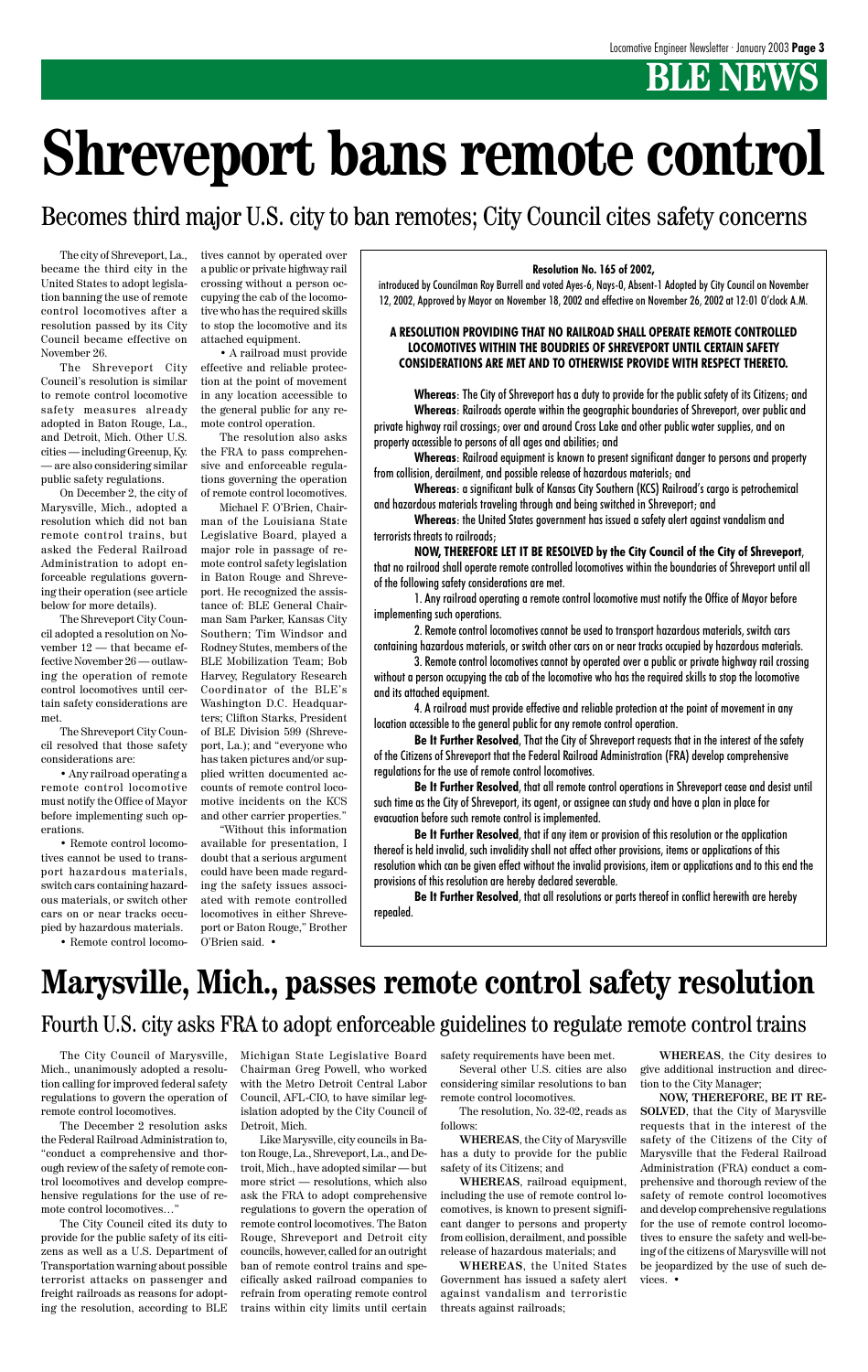# **BLE SCHOLARSHIPS**

# **Railroad Craft Scholarship Foundation deadline is May 1**

The Eastern Union Meeting Association awards \$1,000 scholarships each year based on academic excellence and financial need.

Only children of members (living or deceased) belonging to divisions participating in the EUMA are eligible to apply. Division must be square on the books for the child to qualify.

States represented in EUMA are Connecticut, Delaware, Illinois, Indiana, Maryland, Massachusetts, Michigan, New Hampshire, New Jersey, New York, Ohio, Pennsylvania, Vermont, and Washington D.C.

Scholarship award winners are announced during the annual EUMA convention, which will be held June 29-July 3.

Completed application should be sent to:

**Gary J. Brink, EUMA Sec.-Treas. 12 Kellogg Ave. Port Jervis, NY 12771** Application forms can be found at: http://www.ble.org/pr/pdf/eumasch.pdf

The Southeastern Meeting Association (SMA) Scholarship Committee annually awards the Geiger-Brendle Scholarships to children of active or retired BLE members whose divisions participate in SMA.

Check with your division secretary-treasurer to ensure your division participates. The SMA includes divisions located in states east of the Mississippi River, and south of the Ohio River and the Mason-Dixon Line.

The SMA scholarship application deadline varies from year to year.

Winners are usually selected at the SMA's annual business meeting held during the convention, which will be June 15-20, 2003.

For an application, see your division officers or write:

> **Ronald L. Perkins SMA Sec.-Treas. 505 Chautauqua Avenue Portsmouth, VA 23707**

### SMA Scholarships SWCM Scholarships EUMA Scholarships

The Southwestern Convention Meeting (SWCM) awards approximately two dozen scholarships annually, according to SWCM Scholarship Committee Sec.-Treas. Leo Srubas.

Applicants must be the child of an active, retired or deceased BLE member whose division belongs to the Southwestern Convention Meeting. Applicants must be accepted for admission to an accredited college, university or institution of higher learning. Only divisions belonging to the SWCM are eligible.

The SWCM will begin distributing and accepting scholarship applications in March. Winners are announced at the SWCM's annual convention, which will be Sept. 28-Oct. 2, 2003. For details or an application, write:

> **Leo Srubas SWCM Scholarship Sec.-Treas. 5005 Georgia Kansas City, KS 66104**

### BLE Divisions offer assistance

• **BLE Division 269 (Jamaica, Long Island, N.Y.)** offers two \$500 scholarships to the children of BLE members who are already enrolled in college. Participation is limited to members of Division 269 only.

Winners are picked at random in a raffle held at the division's Christmas party. For details, watch your Division 269 newsletter or contact General Chairman Bob Evers at (516) 932-7130.

• Two \$250 scholarships are available to children of BLE members in **Division 57 (Boston, Mass.)**.

The scholarships are awarded to college-bound high school seniors, and will be awarded based on their score on a labor history exam, administered by the Massachusetts AFL-CIO, said Division 57 S-T Walter H. Nutter.

By taking the exam, students also

become eligible for eight more scholarships through the Massachusetts AFL-CIO. While the Division 57 scholarship

is limited to children of that division's members, the general Massachusetts AFL-CIO scholarship competition is open to children of all BLE members living in Massachusetts. The deadline for these scholarships is early January. For further details, contact Brother

Nutter at: 92 A North Main St., North Grafton, Mass. 01536, phone: (508) 259- 9957, or: whnutter@yahoo.com.

Information is also available on the Division's website: <www.ble57.org>.

• **BLE Division 11 (New York, N.Y.)** awards a one-time \$500 scholarship annually to a child of any active member of Division 11 who pays local dues each month. Children who win are not eligible again. The deadline is the Division's June meeting.

For details, contact Division 11 S-T J.J. Raia, at 20 East Drive, Edison, N.J. 08820, (732) 396-9076, or e-mail: jjob80@ix.netcom.com. •

BR&CF sets March 3 deadline

### Luther G. Smith scholarships

The Brotherhood's Relief and Compensation Fund (BR&CF) sponsors the Luther G. Smith Scholarship Program. Applications are available only to the children, stepchildren and adopted children, age 27 and younger, of active BR&CF members who are in "Good and Regular Standing," as defined by the BR&CF Constitution.

Financial aid is provided to winners of the Luther G. Smith Scholarships for so long as they maintain continuous post-secondary education at an academic level of not less than 3.0 (4.0 scale), or the equivalent, until they achieve the degree level sought at the time of the initial scholarship award. Aid is provided to awardees for the period in which they would normally be expected to complete their degree, not to exceed four years.

BR&CF President R.J. Myers reports that the deadline for receipt of applications and the required documentation is March 3, 2003.

If you have any questions, please contact Nita Saultz of the BR&CF at (800) 233-7080. For more details, you can visit the BR&CF website at www.brcf.org, or write:

> **Brotherhood's Relief & Compensation Fund 2150 Linglestown Road Harrisburg, PA 17110**

The Grand International Auxiliary (GIA) to the BLE offers \$1,000 scholarships annually to help the children of BLE and GIA members realize their goals in life.

There are two very strict guidelines that must be met in order to be eligible.

First, the applicant must

be a son or daughter of both a GIA and BLE member (living or deceased), with each being a member for at least two years.

Second, the applicant must be enrolled or accepted for enrollment in an accredited university, college, or school of higher learning.

The GIA also offers a joint

scholarship program for children of members participating in the International Western Convention (IWC). This covers Divisions and Auxiliaries in the following states and provinces: Arizona, California, Colorado, Idaho, Montana, Nevada, New Mexico, Oregon, Utah, Washington, Wyoming, Alberta, British Columbia, Manitoba, Saskatchewan, and portions of northern Ontario (such as Thunder Bay and Sioux Lookout). Applicants for the GIA-

IWC scholarship must have a parent participating in the IWC.

In order to continue to be eligible for the GIA-IWC scholarship beyond the first quarter and/or semester, the recipient must maintain satisfactory academic status. If the applicant is a graduate student or returning to school as a sophomore, junior or senior, he or she must have a 3.0 grade point average or better to be considered. Finally, the applicant

must have been accepted to an accredited school. Deadline for the GIA as well as the GIA-IWC joint scholarships is usually April 1 of each year.

Applications are available through your local GIA auxiliary or BLE division. Membersat-large may obtain applications by contacting:

**Anita J. Caruso GIA International Sec'y. 3341 S. 112th Street Omaha, NE 68144-4709 Phone: (402) 330-6348**

### Applications due April 1 for GIA, joint GIA-IWC scholarships

The Railroad Craft Scholarship Foundation (formerly known as the Joint Craft Scholarship) is now available through the Brotherhood of Locomotive Engineers to college-bound children of all railroad operating crafts.

"To my knowledge this is the only scholarship program that covers all craft lines and is available on any railroad," said John D. Mullen, a member of BLE Division 500 (Cleburne, Texas).

The scholarships are available to children of employees working on any railroad represented by any railroad union currently covered under the Federal Employers' Liability Act. It provides financial aid to children of active, retired, or deceased railroad employees who would be unable to attend college without financial assistance.

Established in 1995 by Brother Mullen and other dedicated BLE members, the Railroad Craft Scholarship Foundation has awarded dozens of scholarships over the past seven years.

Intended to provide financial assis-

tance to children who otherwise wouldn't be able to attend college, the scholarship offers several awards ranging from \$500 to \$1,000.

"There are no stipulations if you are already attending college or are just starting out," Mullen said. "The Committee focuses more on the applicant's financial need rather than his or her academic performance."

Completed applications must be received by May 1, 2003. Applications will be reviewed and award winners determined by the Railroad Craft Scholarship Foundation's Board of Directors at their annual meeting in May of each year.

For an application packet, please contact:

> **John D. Mullen Railroad Craft Scholarship Foundation 2609 S. Chase Burleson, Texas 76028 e-mail: j.d.mullen@worldnet.att.net**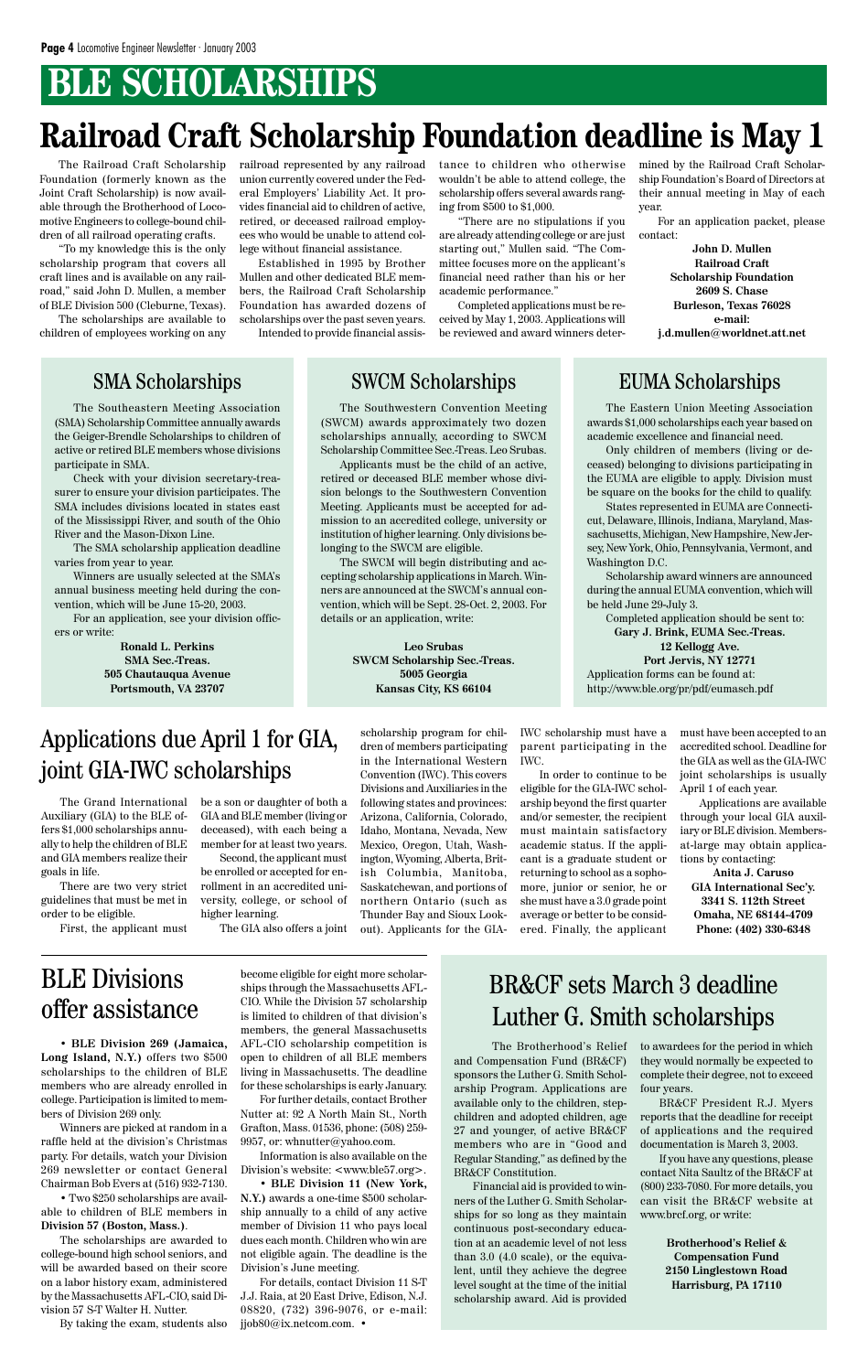# **CANADIAN SPOTLIGHT**

*(BLE Editor's Note: The following letter to the editor and photograph were received by the BLE International Division on January 9, 2003.)*

#### Dear Editor,

I would like to take this opportunity to celebrate the career of one of Division 898's Honorary members, Harry R. J. Home.

Harry followed in his father's footsteps and hired on the Canadian National Railway in the signal department in Boston Bar, British Columbia, in 1949.

In 1953, Harry transferred to the shops department in Jasper, Alberta. It was in Jasper that Harry would eventually become a fireman, locomotive engineer, husband and father. Harry became a member of Division 898 (Lucerne) in 1962. It was soon after that when Harry began to serve the members of Division 898. He served as Local Chairman from 1975 to1985. He finished his service to the division as Vice President in 1997. During this time Harry also served the community of Jasper, holding various elected positions on the local School Board. He also served as a Board Member on the Alberta Resources Railway (ARR).

But what Harry may be best known for is his efforts and dedication to restore and operate the Mountain-type 4-8- 2 steam locomotive, 6060. It was Harry who saved the 6060 from the scrap heap in 1960 when CNR switched over to diesels.

Harry has been frustrated (but has not given up) in his efforts to run the 6060 on regular excursions out of Jasper. He was able to bring it to Jasper for a major overhaul in 1986. He then ran it to Vancouver's Steam Expo in May 1986, pulling 10 loaded grain hoppers. He ran it back the next year in a trip which also featured the Royal Hudson double heading 14 loaded passenger coaches.

The 6060 made its latest trip to Jasper last year, where it was the main attraction in a celebration of Jasper's railway heritage put on by Parks

Canada. The 6060, owned and operated by The Rocky Mountain Rail Society, continues to run excursions out of Stettler, Alberta. During the summer months, the 6060 runs excursions with Alberta Prairie Steam Tours.

Between trips to Stettler, he can be found in Jasper fussing over the 6060 in preparation of the next run up to Big Valley. Brother Home retired from CNR in 1998 and continues to live in Jasper, with his wife Edna.

In October of 2002, Harry was honoured by being inducted into the "Heroes" category of the Canadian Railway Hall of Fame. This year he will be honoured further when CNR renames the station "Jasper West" to "Home."

The members of Division 898 wish to congratulate Harry for his achievements and all take special pride in calling out, "Clear to Home."

#### Fraternally,

Brian Nesbitt, President, Division 898 Jasper, Alberta, Canada •

# **Division 898 honors one of its own, Harry Home**



Brother Home and his "baby," the 6060. Confrère Home et son "bébé", le 6060.

Cher Éditeur,

J'aimerais prendre l'opportunité de célébrer la carrière d'un des membres honoraires de la Division 898, Harry R. J. Home.

Harry a suivi les traces de son père et fut embauché par le Canadien National dans le Service des signaux à Boston Bar, Colombie-Britannique en 1949.

En 1953, Harry a transféré dans les ateliers à Jasper,

Harry est devenu membre de la Division 898 (Lucerne) en 1962. C'est peu de temps après que Harry a commencé à servir les membres de la Division 898. Il a été Président local de 1975 à 1985. Il a terminé son service à la division comme viceprésident en 1997. Durant ce temps, Harry a aussi desservi la communauté de Jasper, en détenant divers postes au Conseil scolaire local. Il a aussi été membre du Comité du « Alberta Resource Railway

Alberta. C'est à Jasper que »(ARR). Le 6060 a effectué son retraite du CN en 1998 et con-

train à vapeur 6060 du genre Mountain 4-8-2 pour des excursions régulières à l'extérieur de Jasper. Il a été capable de l'amener à Jasper en 1986 pour une remise en état majeure. Il l'a ensuite amené à Vancouver pour le « Steam Expo » en mai 1986, tirant 10 trémies chargés. Il l'a aussi ramené l'année suivante dans un voyage qui mettait en vedette 14 wagons à double traction Royal Hudson bondés de passagers.

Harry est devenu éventuellement un aidemécanicien, un ingénieur de locomotives, un mari et un à restaurer et manœuvrer le père. Mais Harry a certainement été reconnu surtout par ses efforts et son grand dévouement dernier voyage à Jasper l'an passé, où il a été l'attraction principal lors d'une célébration du Jasper's railtinue à vivre à Jasper avec son épouse Edna. En Octobre 2002, Harry a Jasper, Alberta, Canada • Brian Nesbitt

way heritage parrainé par Parcs Canada. Le 6060, propriété et opéré par The Rocky Mountain Rail Society, continue de faire des excursions hors de Stettler, Alberta. Pendant les mois d'été, le 6060 fait des excursions pour le Alberta Prairie Stream Tours.

Entre les voyages à Stettler, on peut le trouver à Jasper à traiter aux petits soins le 6060 en préparation au prochain voyage à Big Valley. Confrère Home a pris sa été honoré en étant intronisé au Canadian Railway Hall of Fame dans la catégorie des Héros. Cette année, il sera aussi honoré lorsque CN renommera la Gare « Jasper West » à « Home ».

Les membres de la Division 898 aimerait féliciter Harry pour ses accomplissements et soyez tous fier d'appeler « Clear to Home ».

Fraternellement,

Président, Division 898

# **Division 898 honore un des siens, Harry Home**

### Paul Tellier leaves CN; Harrison new President & CEO

### **NEWS BRIEFS**

On December 13, Canadian National's board of directors announced the appointment of E. Hunter Harrison as CN's new president and chief executive officer, effective Jan. 1, 2003.

Harrison replaces Paul M. Tellier as CN's president and chief executive officer. Tellier

is leaving CN after 10 years to become president and chief executive officer of Bombardier Inc.

Harrison, 58, has served as CN's executive vice-president and chief operating officer since March 1998 and joined the company's board of directors on Dec. 6, 1999. Between 1993 and 1998 Harrison was president and chief executive officer of Illinois Central Corp. (IC) and the Illinois Central Railroad Co. (ICRR), and a director of both IC and ICRR. •

### Norwalk virus fears stall Via Rail train

A VIA Rail passenger train en route to Toronto was stalled in Winnipeg for hours on January 7 when workers refused to board, fearing they may have

Effective Jan. 1, Canadian National re-aligned its organizational structure. CN's Midwest Division includes the former Wisconsin Central, all CN operations in Michigan, Indiana, and Ohio, trackage in northern Minnesota, those parts of CN's Illinois operations north of Chicago, as well as most operations in Chicago itself. CN's Gulf Division in-

CN re-aligns U.S. divisions

cludes all operations in Illinois west and south of Chicago, and all trackage and operations in Kentucky, Tennessee, Mississippi, Louisiana, Alabama, Iowa and Nebraska. •

been exposed to the highly contagious Norwalk virus.

The train, carrying 143 passengers from Vancouver, made a stop in the city about 1 p.m. and two people got off complaining of symptoms.

VIA employees, represented by the CAW, refused to get back on board until the train could be tested for the virus. After officials checked the sick passengers, the train was given a clean bill of health. It pulled out of the station about 6 p.m. local time. •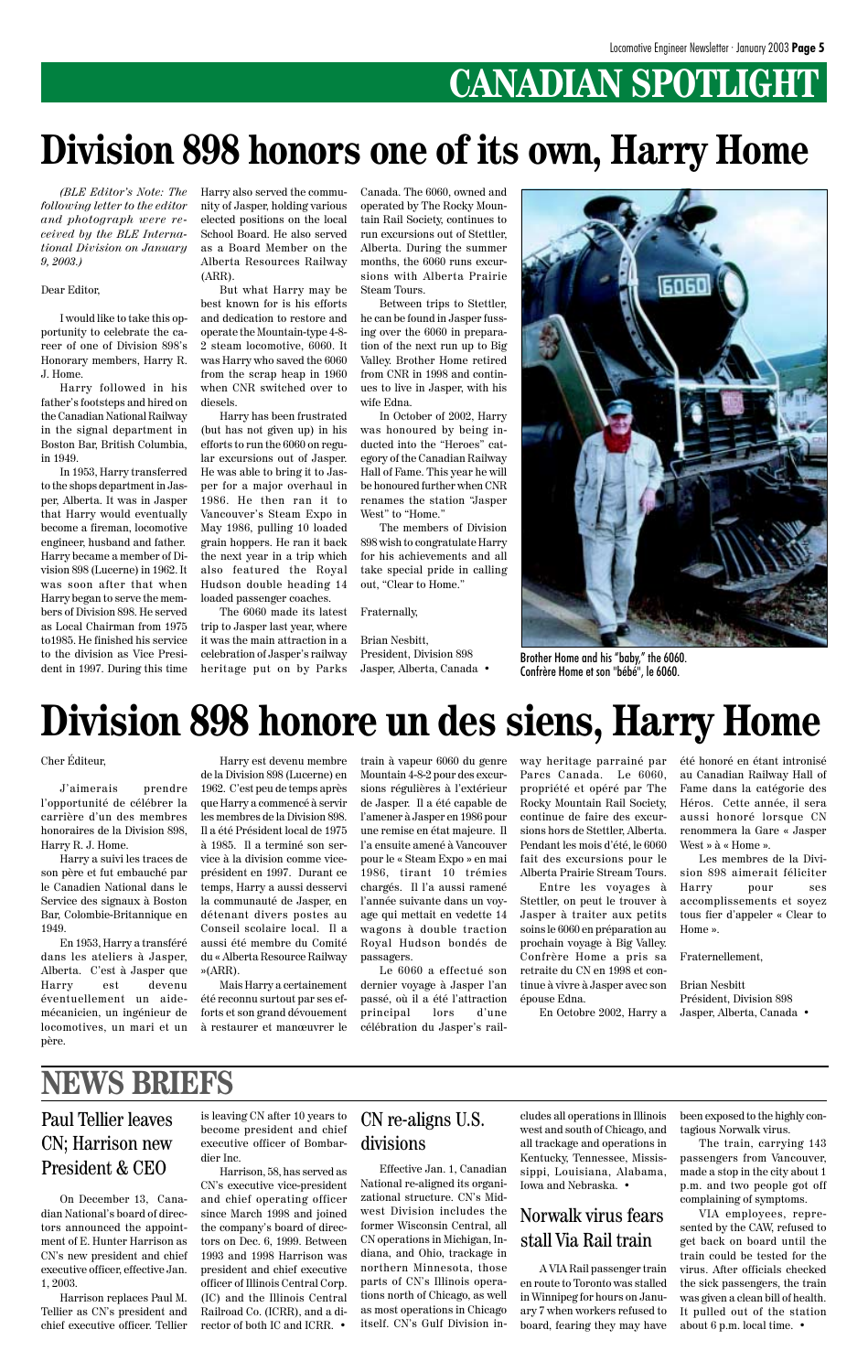# **RETIREMENT NEWS**

The lifetime maximum benefit for each individual covered under the Railroad Employees National Early Retirement Major Medical Benefit Plan (United HealthCare's Policy GA-46000) is adjusted each year based on the medical cost component of the Consumer Price Index.

In the first year of this new provision enacted to coincide with the changes in Railroad Retirement, the lifetime maximum benefit was increased to \$79,000. As of January 1, 2003, this maximum will increase again from \$79,000 to \$84,000. The \$5,100 in additional benefits payable applies to expenses incurred on or after January 1, 2003.

An important consideration for individuals thinking about retirement is health coverage after retirement. The information below summarizes the requirements under the new legislation.

#### **ELIGIBILITY RULES**

#### **For Age Annuitants:**

• You apply for a 60/30 annuity for which you are eligible:

• On or after the date you reach age 60, or

Most railroad retirement annuities, like social security benefits, increased in January 2003 as the result of a costof-living adjustment (COLA). However, almost all of those widow(er)s' annuities being paid under legislation enacted in December 2001 did not increase for the COLA. The following questions and answers provide information on the recent COLA and how it affected railroad retirement annuities.

1. When and how are COLAs calculated in railroad retirement and social security benefits?

COLAs are calculated in both the tier I and tier II benefits included in a railroad retirement annuity. These increases, effective December 1 and included in the January payment, are triggered under both the railroad retirement and social security programs when the Consumer Price Index (CPI) rises during the 12 months ending the previous September 30. Under certain circumstances, the increase can be based on average national wage increases rather than price increases. Generally, tier I benefits increase by the full amount of the rise in the CPI, while tier II benefits increase by 32.5% of the CPI rise. The vested dual benefit payments and supplemental annuities paid by the Railroad Retirement Board are not adjusted for the CPI rise.

2. How did the COLA payable in January 2003 affect most railroad retirement annuities?

Tier I benefits, like social security benefits, increased by 1.4 percent, which was the percentage of the CPI rise. Tier II benefits increased by 0.5 percent, which was 32.5 percent of the CPI rise.

Consequently, in January 2003, the average regular railroad retirement employee annuity increased \$17 a month to \$1,548 and the average of combined benefits for an employee and spouse increased \$23 a month to \$2,200. For aged widow(er)s whose annuities are not computed under the December 2001 legislation, the average annuity increased \$10 a month to \$820. For those beneficiaries covered by Medicare, the basic Part B premium generally deducted from monthly benefits increased from \$54 to \$58.70 in 2003.

3. Why did the railroad retirement widow(er)s' annuities that were either increased or awarded in 2002 under the recent legislation not increase for the COLA?

The Railroad Retirement and Survivors' Improvement Act of 2001 (P.L. 107-90), enacted on December 21, 2001, among other provisions, provided increased benefits for some widow(er)s through a new formula for computing their annuities. However, widow(er)s' annuities computed under this new formula are not increased for COLAs un-

til the amount payable under prior law plus interim COLAs, exceeds the amount payable under the new law.

Under prior law, the widow(er)'s tier I benefit, before any reductions for early retirement or other benefits, was generally equal to the unreduced tier

I benefit the deceased employee had, or would have, received; and a widow(er)'s tier II benefit was generally equal to 50 percent of the tier II benefit that was payable to the employee at the time of his or her death. The new law established an "initial minimum amount" which yields, in effect, a widow(er)'s tier II benefit equal to the tier II benefit the employee would have received at the time of the award of the widow(er)'s annuity, minus any applicable age reduction. It does this by adding a "guaranty amount," initially set at 50 percent of the employee's tier II, to the 100 percent tier I and 50 percent tier II benefits provided under prior law.

This guaranty amount will be reduced each year by the dollar amount of the COLAs payable in both the tier I and tier II benefits provided under prior law. Consequently, until such time as the guaranty amount is reduced to zero, the amount of a widow(er)'s annuity paid under the new law will not increase for the COLA.

4. What would be a very basic example of how this formula works?

Assume that a 68 year-old widow became entitled in June 2002 to a railroad retirement widow's annuity. The widow is not entitled to any social security benefits. The employee had been receiving a railroad retirement annuity of \$2,000 a month, comprised of a tier I benefit of \$1,200 and a tier II benefit of \$800. Consequently, the widow's tier I benefit on her annuity beginning date was \$1,200. Her tier II benefit under prior law (50 percent of the employee's tier II) was \$400; and, under the new law, her "guaranty amount" was \$400. Her railroad retirement widow's annuity as of June 2002 was \$2,000.

As the COLA payable in January 2003 provided a 1.4 percent increase in tier I benefits and a 0.5 percent increase in tier II benefits, the total dollar amount increase was \$18. This amount is deducted from the \$400 guaranty amount, reducing it to \$382, so that the \$2,000 amount payable to the widow (before any deduction for the

> Part B Medicare premium) does not change. The amount payable to the widow will increase only when the tier I and tier II amounts computed under prior law with subsequent COLAs exceed \$2,000. The average COLA paid over the last

10 years, including the COLA payable in January 2003, was 2.4 percent. If all future COLAs were at a steady 2.4 percent rate, this would occur with the COLA payable in January 2014.

5. What if the widow(er) is also entitled to social security benefits?

Widow(er)s' tier I benefits continue to be reduced for entitlement to social security, certain public service pensions and dual railroad retirement entitlement. However, while widow(er)s' railroad retirement annuities will be reduced by subsequent social security and applicable public service pension COLAs, the total amount of combined benefits will not decrease from the total payable before the COLA.

6. What would be a very basic example of how this would work?

Assume that a 67 year-old widow became entitled in June 2002 to a railroad retirement widow's annuity. The employee had been receiving a railroad retirement annuity of \$1,500 a month, comprised of a tier I benefit of \$900 and a tier II benefit of \$600. This widow's tier I benefit on her annuity beginning date (and before any dual benefit reduction) was \$900. Her tier II benefit under prior law (50 percent of the employee's tier II) was \$300; and, under the new law, her "guaranty amount" was \$300. Her widow's initial minimum amount on her annuity beginning date (before any reduction for dual benefits) was \$1,500. The widow is also entitled to a social security benefit, based on her own earnings, of \$1,100 a month.

Thus, at the time her railroad retirement widow's annuity began, her net annuity was \$600 and her total combined social security and railroad retirement benefits were \$1,700.

After the 1.4 percent increase in tier I and social security benefits and the 0.5 percent increase in tier II benefits, the total dollar amount of this widow's tier I and tier II benefit increase would be \$13.50. This amount is subtracted from the \$300 guaranty amount, reducing it to \$286.50. In this case, tier I is not actually payable because it is reduced to zero for the social security benefit. The guaranty amount is reduced by the tier I and tier II cost of living increases, not the social security increase. Her net railroad retirement widow's annuity (before any deduction for the Part B Medicare premium) would be \$588 (her increased tier II of \$301.50 plus the reduced guaranty amount of \$286.50). However, the total amount of the combined benefits payable rose to \$1,703 because her social security benefit was increased by the 1.4 percent COLA to \$1,115.

7. When was this provision effective and to which widow(er)s did it apply?

This provision was effective February 1, 2002, and was not payable retroactively.

The provision applied to widow(er)s on the rolls before the effective date only if the annuity the widow(er) was receiving was less than she or he would have received had the new law been in effect on the date the widow(er)'s annuity began. Most of the widow(er)s' annuities being paid were already higher than the annuity that would have been payable under the new law because of previous COLAs.

8. Did the Railroad Retirement Board notify affected widow(er)s that they would not see a COLA in their January payments?

There are almost 50,000 widow(er)s on the Railroad Retirement Board's benefit rolls whose annuities were either awarded or recomputed under the new law. The Board released letters in November to these individuals advising them that their monthly payments would not change. The only change in their monthly payments would be due to changes in the amount of their Federal income tax withholding, their Part B Medicare premium, or increases in their social security benefit or public service pension.



In addition, in late December all annuitants received letters from the Board providing a breakdown of the annuity rates payable to them in January 2003. •

# **Railroad Retirement annuity increases**

• Anytime during the three months before your 60th birthday, provided you continue working into the month before the month in which you turn age 60.

• On the day before you apply for your annuity, your must be covered (other than under COBRA) under the Railroad Employees National Health and Welfare Plan.

#### **For Disability Annuitants:**

• You have a current connection with the railroad industry.

# **Early retirement plan increases lifetime maximum**

See Lifetime Maximum, Page 7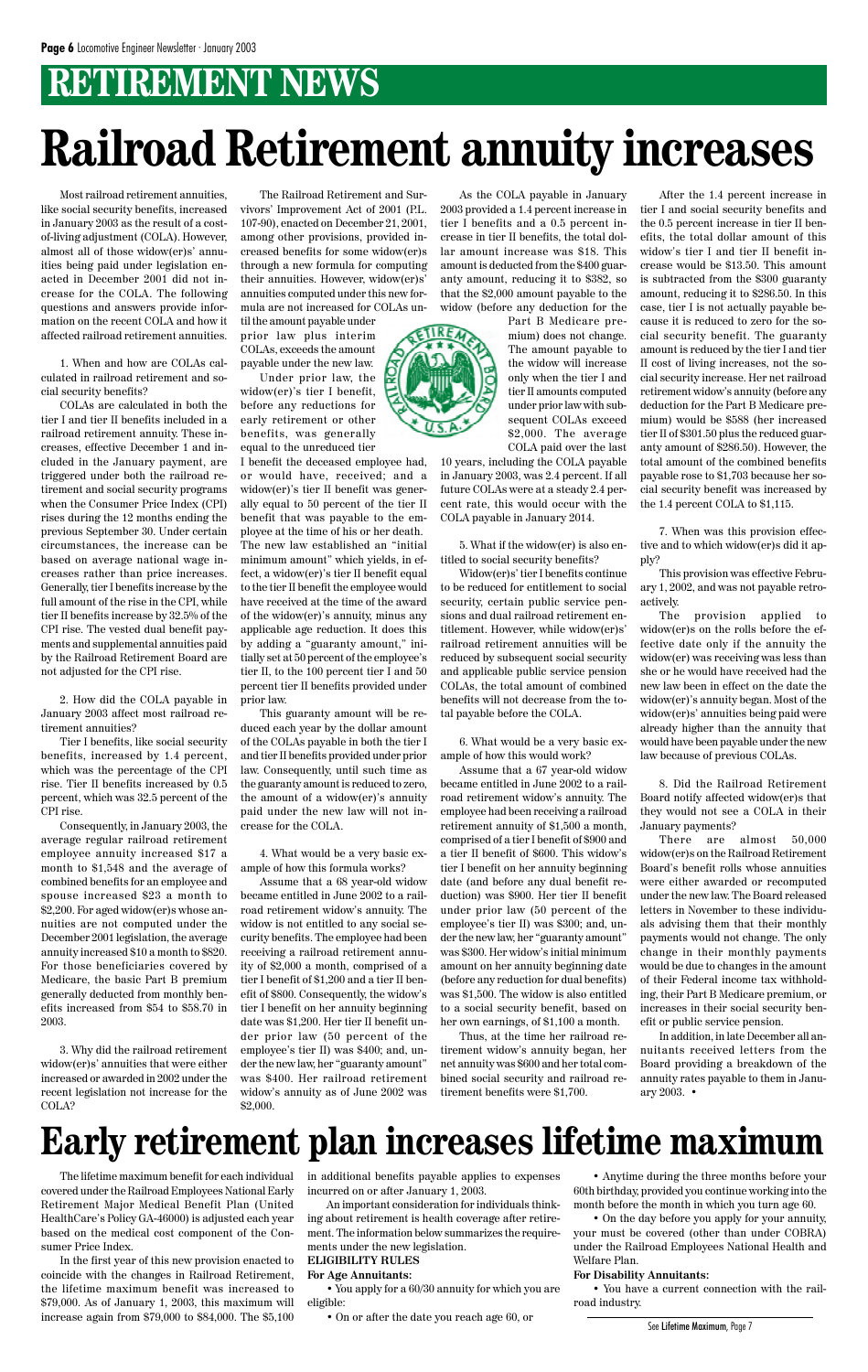# **BLE NEWS**

The Brotherhood of Locomotive Engineers hosted a delegation of trade unionists from Russia on December 12.

The union members were from various trades came to the United States as part of a program conducted jointly by the Solidarity Center, AFL-CIO and the U.S. State Department. Among the nine visitors was a top official of the Russian Railway Workers' Union, Sergey Linev Larinov. Brother Larinov is the Chairman of the Russian Trade Union of Railway Locomotive Brigades and was a working locomotive engineer before assuming this position.

The other eight participants include top leaders from the airlines and air transport, trucking, teachers, construction and natural gas unions.

They visited the BLE to learn about labor-management relations in the railroad industry and the role of the Federal Railroad Administration. In addition to the BLE, they also visited several other AFL-CIO affiliated unions.

Members of the delegation requested a site tour of a railroad facility while in Cleveland. Brother Larry James of BLE Division 284 arranged a visit to the CSX Collinwood Yard and diesel repair facility. He worked with Brother Mo Morrow of the BLE Executive Staff to coordinate the visit. Brother James also serves as the BLE/CSX System Labor Liason.

During their time in Cleveland, they took a tour of CSX's Collinwood rail yard and the

# **Russian trade unionists meet with BLE**



From left: Sergey Linev Larinov meets with BLE President Don Hahs. Brother Larinov is Chairman of the Russian Trade Union of Railway Locomotive Brigades.



Members of the Russian delegation at CSX's Collinwood Yard in Cleveland. Brother Larry James (kneeling, far right) arranged the visit and worked with Brother Mo Morrow (kneeling, far left) of the BLE Executive Staff to coordinate everything. Standing, far right, is George Merkuloff, a diesel shop employee who served as the delegation's tour guide. He speaks fluent Russian.

• You have applied for a disability annuity to which you are entitled.

• You are covered under the Railroad Employees National Health and Welfare Plan (other than by COBRA) on the day before the latest of the following dates:

- The date you reach age 60
- The date you became disabled

• The date your railroad service equals 30 years

In addition to the changes in eligibility rules, the lifetime maximum under GA-46— will be adjusted each year by the medical cost component of the Consumer Price Index. The lifetime maximum for 2003 will be \$84,100.

If you retire and are eligible for GA-46000, you can also purchase supplemental coverage under GA-23111, Plan E. Generally, Plan E pays 70% of the expenses not paid under GA-46000 and

has a lifetime maximum of \$200,000.

When you retire, your railroad will not report you to United Healthcare as a retiree eligible for GA-46-000. You must enroll yourself and your family with United Healthcare. You can do this in two ways:

• You can purchase GA-23111, Plan E. Your eligibility for GA-46000 will be verified when your enrollment for that coverage is processed. ID cards for both GA-46000 and GA-23111 will be sent to you. A booklet explaining the Plan E benefits and an Enrollment form can be obtained by calling United Healthcare.

the IWC room rate, or identify yourself as a BLE member (in Reno/Sparks, please call: 356-3300). A room rate of \$89 per night has been secured from May 30 through June 7. For more information, members may also visit the John Ascuaga's Nugget website at: <www.janugget.com>.

> • You can complete and return the "Retiree and Dependent Information" form found in the center of the GA-46000 employee booklet. Your eligibility will be verified an a GA-46000 ID card will be sent to you. You can obtain a GA-46000 booklet from your employer or union representative.

> If you have any questions about this, call United Healthcare at (800) 842-5252. •

### Lifetime Maximum

#### Continued from Page 6

Cleveland Central Labor Council, AFL-CIO.

The State Department sponsored the financial aspects of their visit and the Solidarity Center coordinated their professional studies while in the U.S. •

The joint International Brotherhood of Teamsters/Brotherhood of Locomotive Engineers Rail Operating Employees' Council scored its first-ever organizing victory on the Iowa, Chicago & Eastern Railroad (IC&E).

Approximately 300 workers will now enjoy union representation as a result of the IBT/BLE organizing victory, the results of which were announced by the National Mediation Board on December 17.



"We look forward to working with management to obtain a fair

and equitable agreement for the employees," BLE President Don Hahs said. "It's our goal to develop a positive relationship that will be beneficial to both our members and the company."

President Hahs thanked the International Broth-

erhood of Teamsters, IBT/BLE Organizers Tom Miller and Jim Bradford, and local Teamsters for their efforts in the successful organizing drive. Brother Miller thanked the BLE's Education & Training Department, the BLE International Division, and the IC&E employees for choosing union representation.

"This victory clearly demonstrates the strength our unions have by working together," said James P. Hoffa, Teamsers General President. "We look forward to continuing our relationship with the BLE."

President Hoffa thanked Teamster Local 41 in Kansas City, Mo., and Teamster Local 371 in Rock Island, Ill., for their efforts.

On November 18 in Davenport, Iowa, the joint IBT/ IBLE Rail Operating Employees' Council held its firstever rally. Two large Teamster trucks — one from Chicago and one from Indianapolis — served as rally headquarters for the IBT/BLE representatives. The trucks were parked at two separate locations in the Quad Cities area and served as a rallying point for IC&E employees as they reported for work.

In July, the Dakota, Minnesota & Eastern Rail-



road (DM&E) purchased the I&M Rail Link (also known as IMRL) and changed its name to the Iowa, Chicago & Eastern Railroad. In doing so, the company abolished union representation. The DM&E, which owns 1,100

miles of track, purchased the

IMRL, which owned 1,400 miles of track, for a reported \$150 million. The former IMRL tracks connect the Twin Cities, Chicago and Kansas City. DM&E is in the process of upgrading its system to carry coal from Wyoming's Powder River Basin across South Dakota and southern Minnesota. •

# **IBT/BLE score organizing win**

### Joint organizing effort leads to victory for Iowa, Chicago & Eastern employees

### Make your reservations early for upcoming International Western Convention!

BLE and GIA members looking to get a head

start on summer plans may wish to consider making reservations now for the 63rd Annual International Western Convention in Sparks, Nevada (June 1-5, 2003).

Jeffrey Valentine is hosting "IWC, 2003 — Sparks," which will be held at John Ascuaga's Nugget Hotel & Casino in Sparks.

For reservations, call (800) 648-1177 and ask for sort at Squaw Creek, a Robert Trent Jones de-

Activities include a golf tournament at The Re-

signed course in the High Sierras, a bus trip to Virginia City, America's largest historical landmark, and a dinner/dance sunset cruise aboard the MS Dixie on Lake Tahoe.

Those wishing to contact Chairman Valentine may do so by phone by calling (775) 857-2013, or by e-mail: <jval@accutek.com>. •